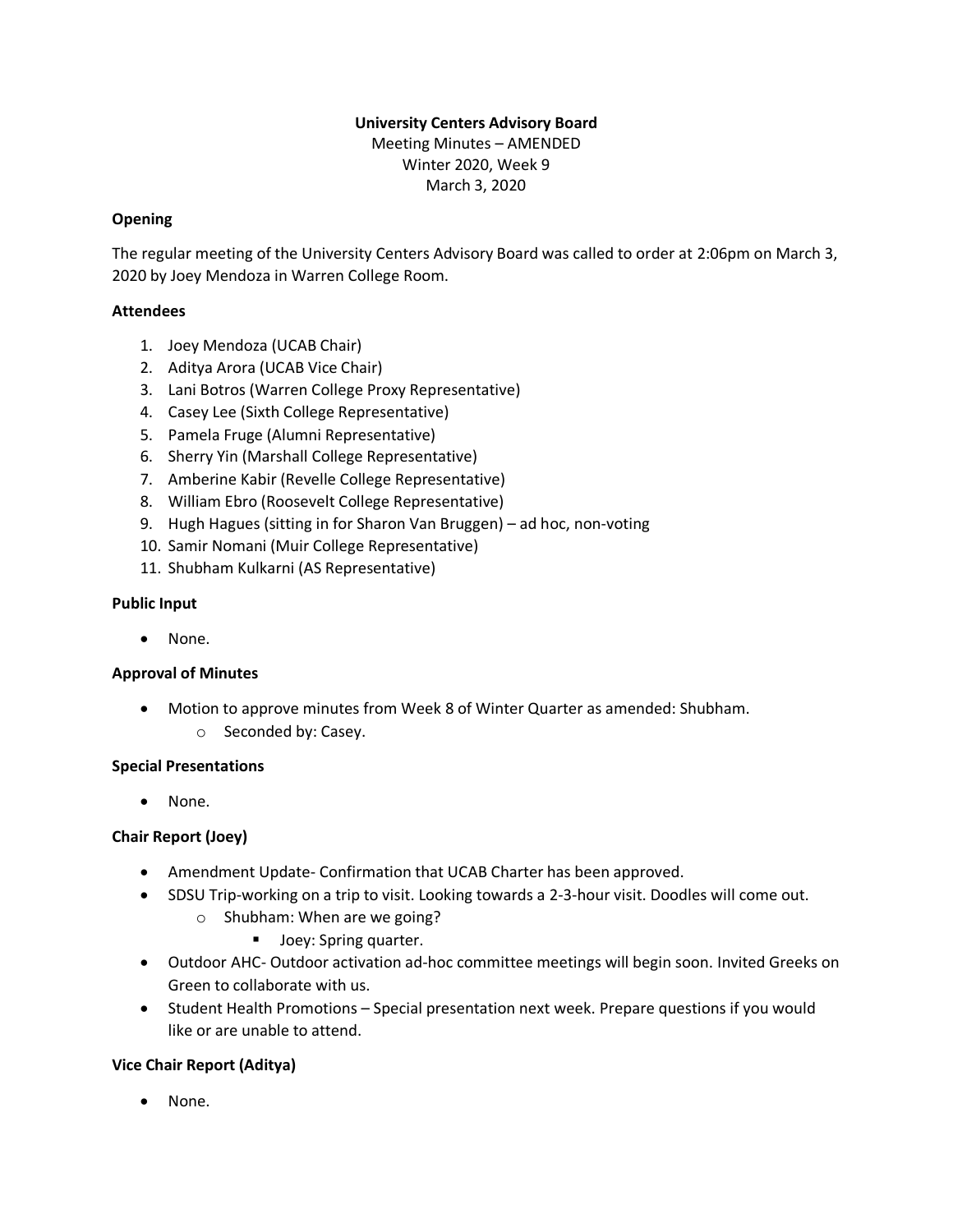# **Director Report (Hugh)**

- Still on hold for the filling of the Bombay Coast Space.
	- o Aditya: Will the lease be signed by the end of the quarter?
		- **■** Hugh: No idea.
- Taking preparations against COVID 19. Trying to increase Purrell hand sanitizer machines for high traffic areas, such as the PC Ballrooms.

#### **New Business**

- UCAB Charter Amendments (Representatives)
	- $\circ$  Now able to vote on amendments within two weeks.
	- $\circ$  Charter contains 19 listed positions that are voting members. Yet there are only 11 voting members currently active.
	- o Representative Positions for Discussion: Student Sustainability and Greek Life Council Representatives to be potentially created. Both representatives can be elected and sent to the board. UCAB Charter would then list 21 potential voting members.
		- Discussion/Questions:
		- Lani: How are they chosen? For Greek Life, is it open to general members?
			- Joey: Right now, it is undecided. Selection process is still up in the air.
		- Samir: What about  $7<sup>th</sup>$  college?
			- Joey: Any new college is automatically given representation.
		- Shubham: Is there a chance for G.S.A. to provide feedback on decisions we are making since they have 3 available seats on the board?
			- Joey: They can send proxy representatives, but they have not been able to do so. We can work with them, perhaps add one of them to the email listing to get some sort of representation.
		- Samir: Since A.S. only has one representative, we could give G.S.A. one representative, instead of giving them 3.
			- Aditya: There is a lot more undergraduate representation than graduate; besides, G.S.A. representatives are not always present.
			- Joey: The three G.S.A. representatives make up for the vast majority of undergraduate representation.
		- William: Is it necessary to have a Greek life representative?
			- Joey: They have no official representation on the board, yet they are a big part of UCSD's social backbone. They activate the campus with their events and represent a large portion of students on campus.
		- Casey: What is the general limit of the roster?
			- Joey: It is up to the current chair and board. There is no limit for our charter.

Motion to Table Discussion: *Approved.*

# **Member Reports**

• Shubham: Hard to find continuity to provide condom distributors long-term. Meetings to come in the next few days, will keep everyone posted.